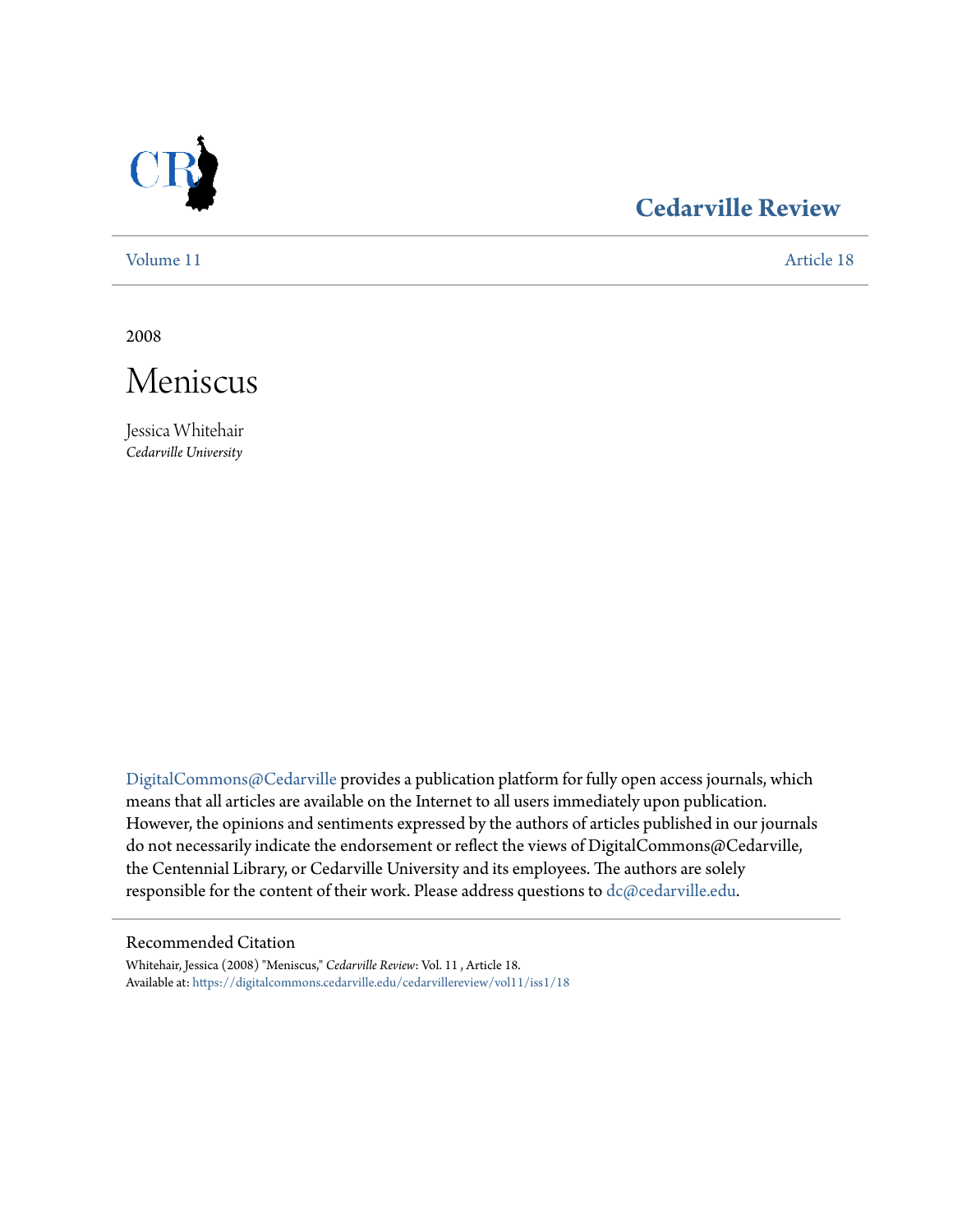## Meniscus

Browse the contents of [this issue](https://digitalcommons.cedarville.edu/cedarvillereview/vol11/iss1) of *Cedarville Review*.

#### **Keywords**

Prose

# **Creative Commons License**

This work is licensed under a [Creative Commons Attribution-Noncommercial-No Derivative Works 4.0](http://creativecommons.org/licenses/by-nc-nd/4.0/) [License.](http://creativecommons.org/licenses/by-nc-nd/4.0/)

Follow this and additional works at: [https://digitalcommons.cedarville.edu/cedarvillereview](https://digitalcommons.cedarville.edu/cedarvillereview?utm_source=digitalcommons.cedarville.edu%2Fcedarvillereview%2Fvol11%2Fiss1%2F18&utm_medium=PDF&utm_campaign=PDFCoverPages)



Part of the <u>[Creative Writing Commons](http://network.bepress.com/hgg/discipline/574?utm_source=digitalcommons.cedarville.edu%2Fcedarvillereview%2Fvol11%2Fiss1%2F18&utm_medium=PDF&utm_campaign=PDFCoverPages)</u>